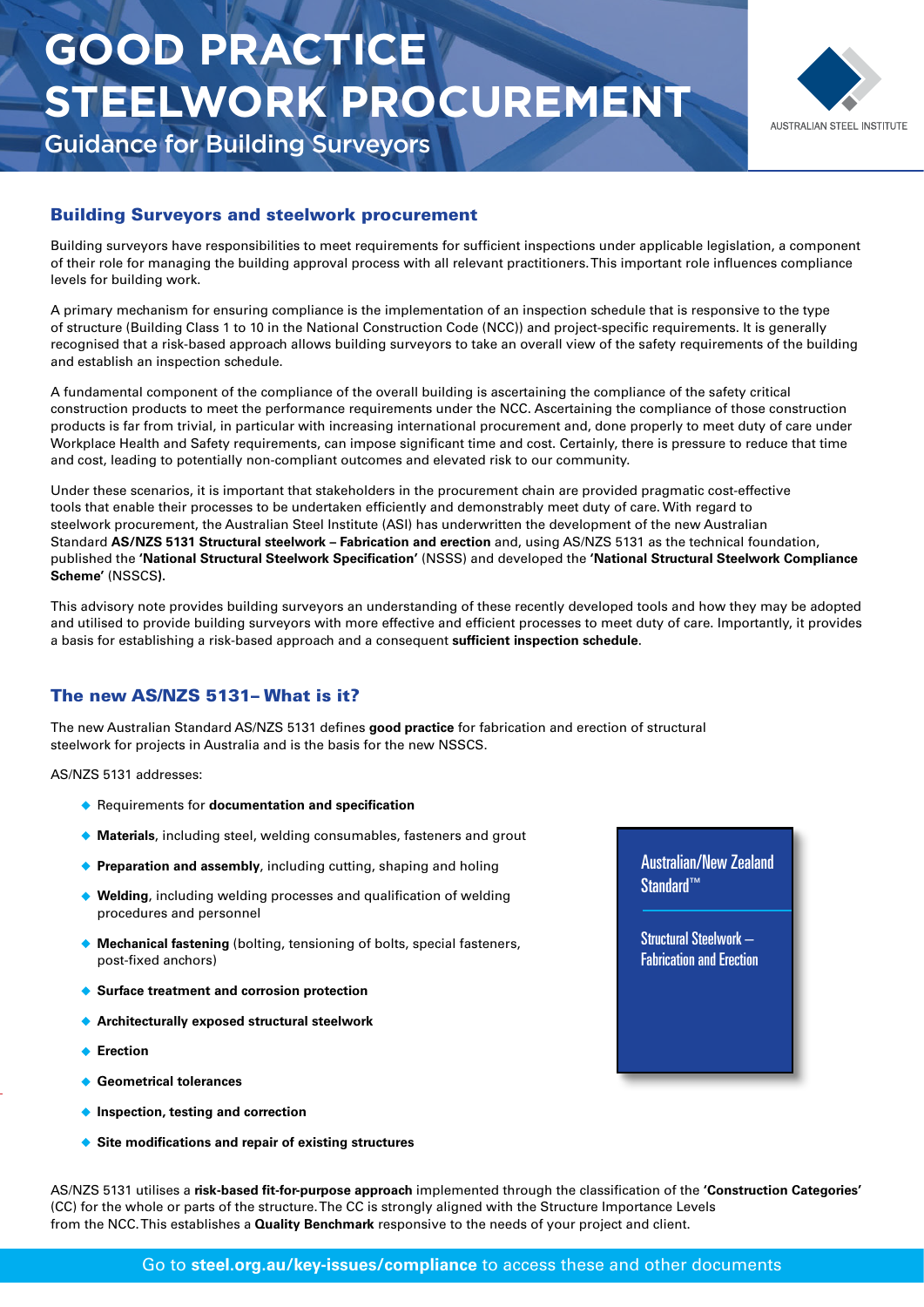# AS/NZS 5131 in the project process

Fitting AS/NZS 5131 into your project process is straightforward:

#### **DESIGN:**

- Engineer designs structure and creates specification
- ◆ Specification calls up AS/NZS 5131, Construction Category and project-specific selections

#### **FABRICATION AND ERECTION:**

- Client/builder selects fabricator, who works to requirements in AS/NZS 5131
- ◆ Best outcomes with a fabricator independently certified under the NSSCS

#### **CERTIFICATION AND SIGN-OFF:**

- Building surveyor collates compliance documentation and undertakes inspections – issues occupation certificate
- ◆ Best outcomes with an NSSCS supported procurement process

# Fabricator certification and the National Structural Steelwork Compliance Scheme

Using AS/NZS 5131 as the technical foundation, the ASI has developed the NSSCS, comprising four supporting pillars:

- AS/NZS 5131 as the technical foundation
- Risk assessment and engineer selection of the **'Construction Category'**
- Conformity assessment to the requirements of AS/NZS 5131
- Auditing and certification of fabricators through **Steelwork Compliance Australi**a (SCA)

Industry association led compliance schemes are commonplace in the UK, US, Canada and New Zealand, and in Europe (and the UK) compliance is legislated as a mandatory safety requirement for all structural steelwork. New Zealand has joined Australia in developing an industry-led compliance scheme based on AS/NZS 5131.

## The benefits of the NSSCS and fabricator certification

- Provides a **high level of assurance** that the fabricated steel for your project is from a qualified competent fabricator
- Is an **open scheme** and any fabricator based in Australia or overseas who can demonstrate capability to meet the requirements of the new Standard can be certified
- ◆ Saves significant project resources and time in checking of product compliance
- Is effectively a **National Steelwork Technical Prequalification Scheme,** which in time will save the Australian community significant costs in making the project tendering process more efficient

## The benefits of the NSSCS for building surveyors

- **Saves significant project resources and time** in auditing of product compliance, both the steel and the completed steelwork structure
- **Provides a high level of assurance that the fabricated steel for your project is from a** qualified competent fabricator
- Is effectively a **National Steelwork Technical Prequalification Scheme**, which in time will save the  $\blacklozenge$ Australian community significant costs in making the project procurement process more efficient
- ◆ Complements a risk-based approach to project certification
- Helps to manage your risk and duty of care under Workplace Health and Safety requirements (Safe design of structures)





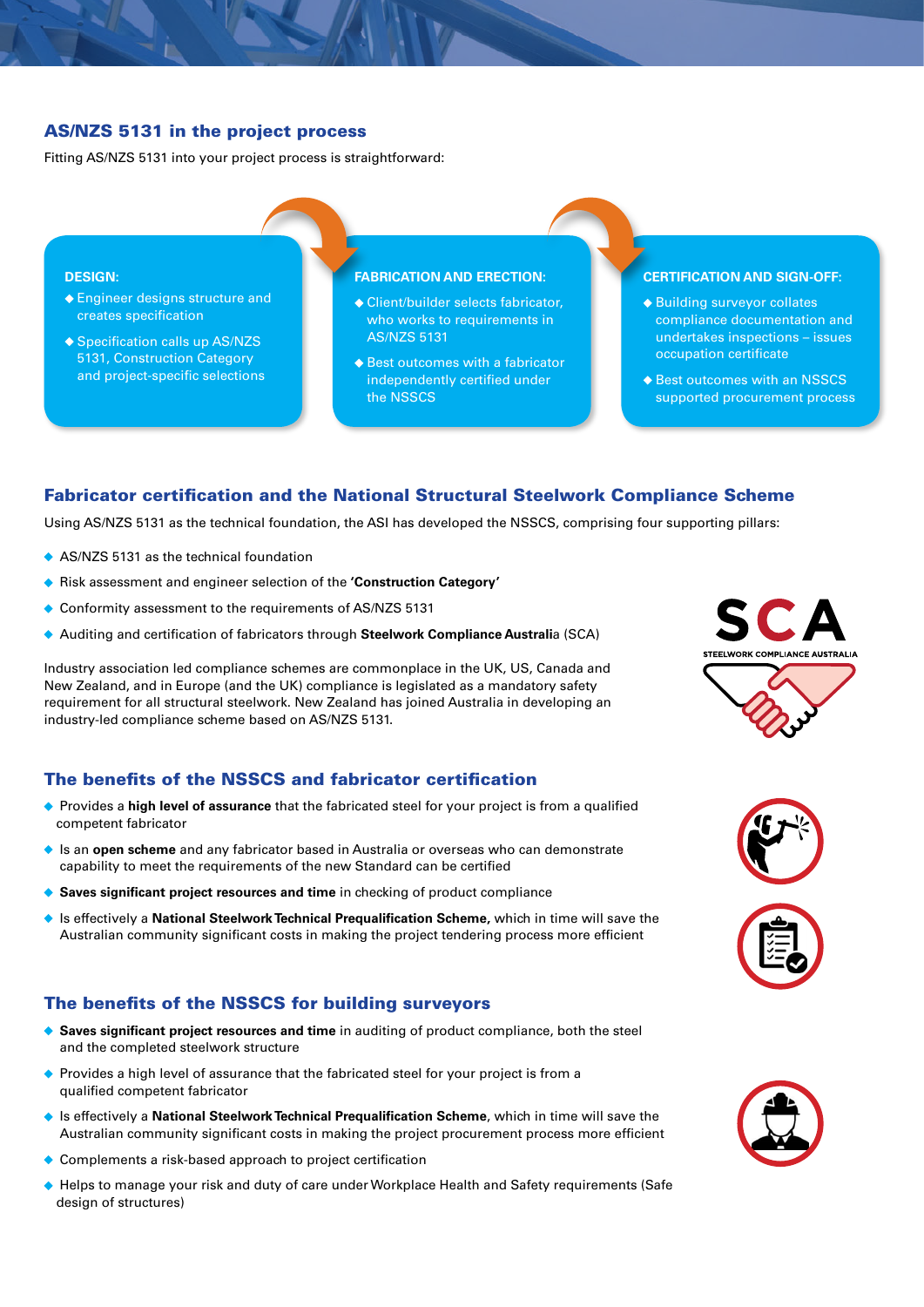# The National Structural Steelwork Specification (NSSS)

The new ASI NSSS has been developed as the primary implementation tool for engineers and specifiers to embed the requirements of AS/NZS 5131 into standard practice. Together with the companion structural steelwork 'Standard Drawing Notes', these tools are available for free download from:

steel.org.au/key-issues/compliance/national-structural-steelwork-specification/

# A risk-based approach to establishing a sufficient inspection schedule

The use of a risk-based approach to developing and implementing a sufficient inspection schedule for building surveyors can be achieved through a risk matrix that assigns the steelwork structure a rating based on certain criteria. The risk rating assists the building surveyor in determining an inspection schedule, including the type and frequency of inspections required, commensurate with other factors which will determine the application of inspectorial resources.

#### **How to use the risk matrix**

The risk matrix outlined below is intended purely for the perspective of supply, fabrication and erection of the structural steelwork component of the building project. Three risk categories of low, medium and high are established, where a risk level is established when all the criteria under a particular level are met. If any criterion is not met under that particular level, the structures risk level is increased to the next relevant level.

| <b>Risk factor</b>                   | <b>Risk level</b>                                                                                                                                                                                                                                             |                                                                                                                                                                                                                     |                                                                                                                                                   |
|--------------------------------------|---------------------------------------------------------------------------------------------------------------------------------------------------------------------------------------------------------------------------------------------------------------|---------------------------------------------------------------------------------------------------------------------------------------------------------------------------------------------------------------------|---------------------------------------------------------------------------------------------------------------------------------------------------|
|                                      | Low risk                                                                                                                                                                                                                                                      | <b>Medium</b> risk                                                                                                                                                                                                  | High risk                                                                                                                                         |
| Construction category <sup>(1)</sup> | <b>CC1, CC2, CC3</b>                                                                                                                                                                                                                                          | CC1, CC2, CC3, CC4                                                                                                                                                                                                  | CC2, CC3, CC4                                                                                                                                     |
| <b>NSSCS</b> compliant               | <b>Yes</b>                                                                                                                                                                                                                                                    | <b>No</b>                                                                                                                                                                                                           | <b>No</b>                                                                                                                                         |
| Steel supply                         | Proof that steel is supplied<br>from mill that has third-party<br>certification to Australian<br>Standards, with traceability<br>via valid Test Certificates<br>Steel from ACRS (or equiv)<br>certified manufacturer, with<br>valid test certificate supplied | From mill manufacturing<br>to Australian Standards,<br>including supply of valid Test<br>Certificates from an ILAC<br>accredited laboratory <sup>(2)</sup><br>Valid Test Certificate from<br><b>ILAC laboratory</b> | From mill with<br>non-compliant product or no<br>Test Certificates supplied.<br>No, or non-compliant, Test<br>Certificate supplied <sup>(3)</sup> |
| <b>Steelwork fabrication</b>         | <b>SCA certified fabricator</b>                                                                                                                                                                                                                               | <b>Fabricator with</b><br>demonstrated experience<br>working to Australian<br>Standards <sup>(4)</sup>                                                                                                              | Fabricator with unproven or<br>limited experience working<br>to Australian Standards                                                              |
| Steelwork surface protection         | Contractor with recognised<br>third-party certification or<br>managed under SCA<br>certified fabricator                                                                                                                                                       | <b>Contractor with</b><br>demonstrated experience<br>working to Australian<br>Standards <sup>(4)</sup>                                                                                                              | Contractor with unproven or<br>limited experience working<br>to Australian Standards                                                              |
| Steelwork erection                   | Contractor with recognised<br>third-party certification or<br>managed under SCA<br>certified fabricator<br>Verified erection planning<br>to ASI Steelwork Erection<br>Guide <sup>(5)</sup>                                                                    | <b>Contractor with</b><br>demonstrated experience<br>working to Australian<br>Standards <sup>(4)</sup>                                                                                                              | Contractor with unproven or<br>limited experience working<br>to Australian Standards                                                              |

#### Notes:

(1) The Construction Category, as defined in AS/NZS 5131, is usually provided by the engineer, ideally on the project drawings.

- (2) Mills manufacturing to Australian Standards should be able to provide the documentation stated in the applicable product Standards, including AS/NZS 1163, AS/NZS 3678, AS/NZS 3679.1, AS/NZS 3679.2 as appropriate. See also Ref [2].
- (3) Proving the performance equivalence of structural steel manufactured to non-Australian Standards is not straightforward. Building surveyors must critically examine certifications received. See also Ref [1].
- (4) The competency and track record of contractors involved is an important indicator of likely project risk. The building surveyor should request records of contractor experience on similar size or complexity projects working to Australian Standards. AS/NZS 5131 provides guidance on the processes the contractor must undertake and an indication of competency requirements. Preferably, from the perspective of minimising the work required of the building surveyor, contractors should be certified under a recognised third-party certification scheme.